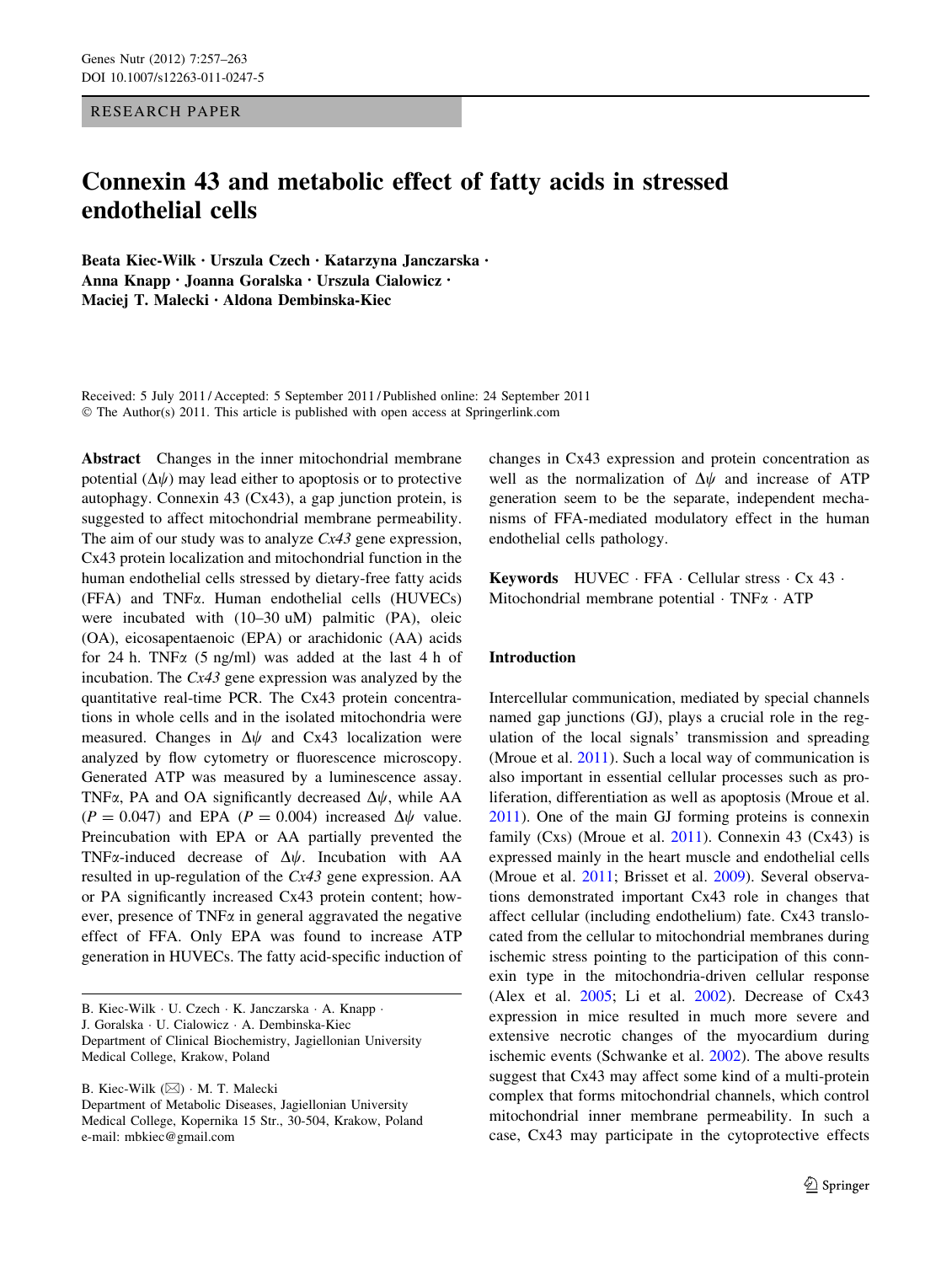similar to another mitochondrial potassium channel regulated by ATP, mitoK-ATP channel (Rodriguez-Sinovas et al. [2007\)](#page-6-0).

The endoplasmic reticulum (ER) is the site of protein synthesis, their folding, their redistribution to either other intracellular compartments or elimination (Zhang [2010](#page-6-0)). All processes interfering with ER functions may result in the accumulation of unfolded proteins and induction of ER stress accompanied by toxic-free radicals generation (Zhang [2010](#page-6-0)). If an adaptation process such as lysosomal proteolysis/autophagy is insufficient, then an immunoinflammatory reaction is activated and the affected cells are eliminated by apoptosis (Zhang [2010;](#page-6-0) Tsai and Weissman [2010](#page-6-0)). Several publications suggested a functional link between ER stress and GJ in cells, i.e., myocardial and cancer ones (Zhang [2010](#page-6-0)). Cooperation of these two mechanisms may regulate cell/tissue growth (remodelling) and increase cellular resistance to stress conditions caused by hypoxia, anticancer drugs or radiation (Zhang [2010;](#page-6-0) Autsavapromporn et al. [2011](#page-5-0); Huang et al. [2009](#page-5-0)). A correlation between ER stress and GJ dysfunction was previously shown (Huang et al. [2009](#page-5-0)). Incubation of the mesangial cells with ER stress-inducing agents resulted in a decrease of Cx43 expression at mRNA and protein levels due to both decreased activation of the Cx43 gene promoter as well as acceleration of the Cx43 protein degradation (Huang et al. [2009](#page-5-0)). Reduced amount of the Cx43 protein, due to ER stress, was demonstrated in the mesangial, human hepatoma cells as well as in human umbilical vein endothelial cells (HUVECs) (Huang et al. [2009\)](#page-5-0).

Hypoxia, tumor necrosis factor alpha (TNF $\alpha$ ) as well as metabolic substrate overload (some free fatty acids, glucose) are known stressors affecting cellular ER and mitochondrial function (Morgan and Liu [2010;](#page-5-0) Koopman et al. [2010;](#page-5-0) Honda et al. [2005\)](#page-5-0). The initial phase of cellular dysfunction is marked by changes of the inner mitochondrial membrane permeability and mitochondrial membrane potential  $(\Delta \psi)$  (Morgan and Liu [2010;](#page-5-0) Koopman et al. [2010;](#page-5-0) Honda et al. [2005;](#page-5-0) Poyton et al. [2009](#page-6-0)). A decrease in  $\Delta\psi$  is connected with disturbances in the respiratory chain function and increased generation of reactive oxygen species (ROS), which may lead to cell death by mechanisms of apoptosis or necrosis (Morgan and Liu [2010;](#page-5-0) Poyton et al. [2009\)](#page-6-0).

ROS are important regulators of gene expression, by activating redox-sensitive transcription factors such as hypoxia inducible factor -1 (HIF-1) or nuclear factor kappa B (NF $\kappa$ B) (Gwinn and Vallyathan [2006](#page-5-0)). Cx43 gene expression is also regulated by oxidative stress (Liu et al. [2009\)](#page-5-0). It is suggested that increased Cx43 expression and intensified intercellular communication induce an antiproliferative effect in the cancer cells (Liu et al. [2009](#page-5-0)).

The aim of the presented study is to analyze  $Cx43$  gene expression, Cx43 protein localization and mitochondrial function in the human endothelial cells stressed by dietaryfree fatty acids (FFA) as well as TNF $\alpha$ .

## Materials and methods

#### Cell culture

Human umbilical vein endothelial cells (HUVECs) were isolated from umbilical cords by collagenase digestion as previously described (Jaffe et al. [1973](#page-5-0)) and were grown for 2–4 days in EBM medium (Sigma) in the presence of 2% BSA and 2 nM of vascular endothelial growth factor (VEGF) according to a previously described protocol (Kiec-Wilk et al. [2005\)](#page-5-0). The cells were incubated with nontoxic, physiological blood concentrations of the free fatty acids,  $30 \mu M$  of palmitic acid (PA), oleic acid (OA), eicosapentaenoic acid (EPA) or 10  $\mu$ M of arachidonic acid (AA) for 24 h. To induce stress, TNF $\alpha$  (5 ng/ml) was added to the cell culture for the last 4 h of incubation with each FFA (Morgan and Liu [2010](#page-5-0); Grieger et al. [2005](#page-5-0)). The cytotoxic effect was evaluated by the lactate dehydrogenase (LDH) measurement method (CytoTox 96 NonRadioactive Cytotoxicity Assay, Promega).

Monitoring of the mitochondrial membrane potential  $(\Delta \psi)$ 

The mitochondrial membrane potential was monitored in the cells incubated with FFA/TNF $\alpha$  by flow cytometry (FACSCanto, Becton–Dickinson) using JC-1 staining (Cossarizza 1993). The cells were then exposed to 2 mM JC-1 dye solution (MitoProbe Assay Kit M34152, Invitrogen) and incubated in the dark for  $45$  min at  $37^{\circ}$ C. The cells were washed and diluted in 500  $\mu$ l of PBS and analyzed by FACS using 488 nm excitation with 530/30 nm (FL1, green) and 585/42 nm (FL2, orange) emission filters.

Fluorescence signals generated by 10,000 cells were collected in a single analysis. The data were analyzed using the FacsDIVA software (Becton–Dickinson). The ratio of red/green fluorescence intensities reflected changes in the mitochondrial inner membrane potential. This ratio was the result of the  $\Delta\psi$  only, without influence of other factors such as mitochondrial size, shape, or density. A known uncoupling agent, carbonyl cyanide 3-chlorophenylhydrazone (CCCP, 50  $\mu$ M) was used as a positive control.

### Intracellular ATP concentration

Following the treatment described above, a batch of  $2 \times 10^5$  HUVECs was used to measure intracellular ATP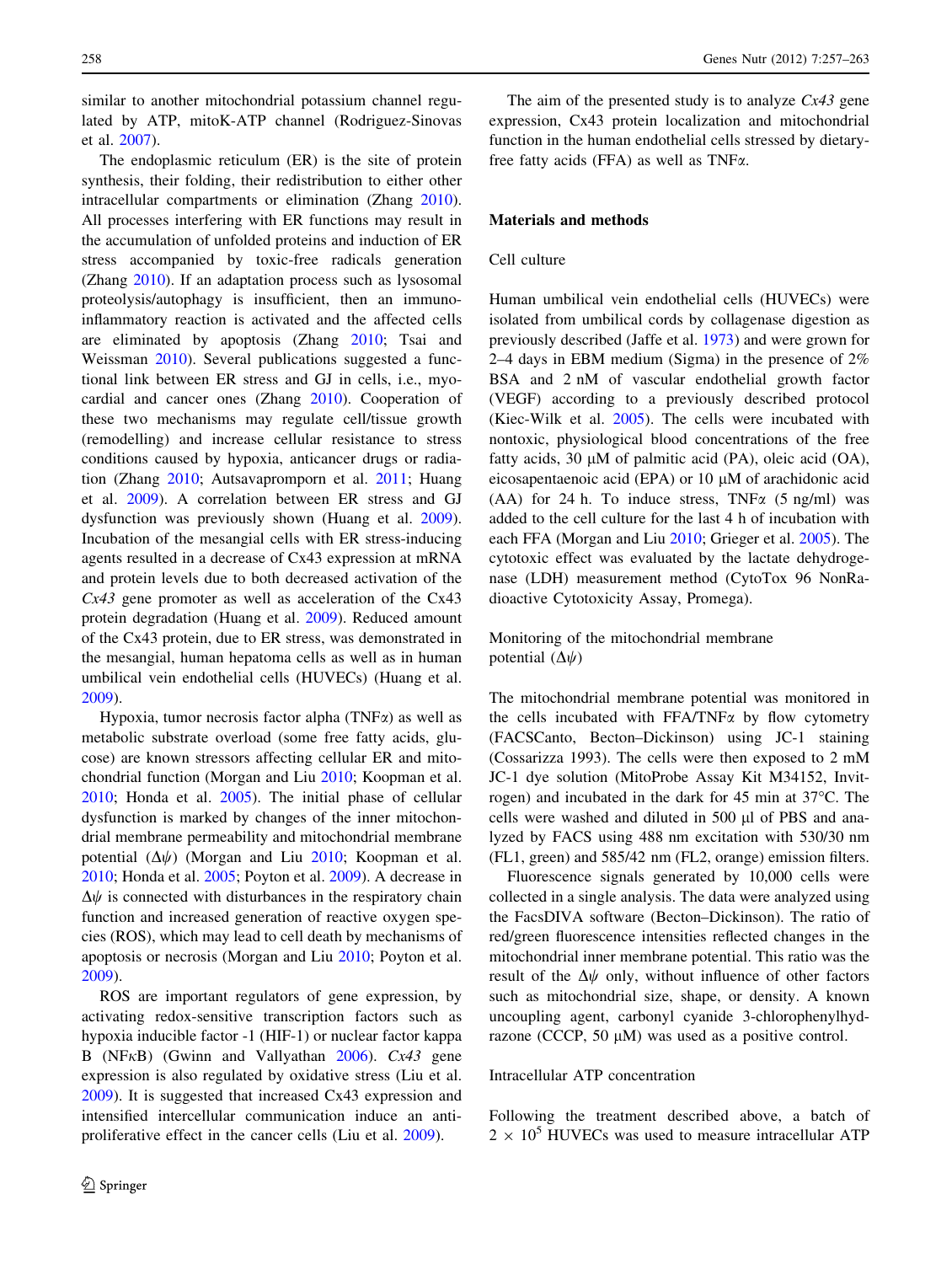concentration with the use of ATPliteTM Luminescence ATP Detection Assay System (Perkin Elmer). ATPdependent luminescent reaction with added luciferase enzyme (from Photinus pyralis) and D-luciferin was monitored (GENios TECAN Reader) in accordance to the manufacturer's protocol/guidelines. Results were calculated with Magellan 6 software as nmol ATP, then adjusted for protein content (measured by Lowry's method) and presented as nmol ATP/mg of protein.

## Analysis of the gene expression

Total cellular mRNA was isolated using the TRIzol<sup>®</sup> method (Invitrogen Life Technologies) after HUVECs were incubated with the investigated factors. The analysis of Cx43 expression was performed using a quantitative real-time PCR (qRT-PCR) with specific primers: Cx43-f 5'-TCAATCACTTGGCGTGACTTCA-3', Cx43-r 5'-GCG CTCCAGTCAACCCATGT-3' and QuantiTect SYBR Green PCR (Qiagen), DNA Engine Opticon II (MJ Research). GAPDH served as the reference gene. Relative gene expression was calculated as a normalized  $C_T$  difference between a sample incubated with a selected compound and its corresponding control probe; then adjusted for gene amplification efficiency relative to the expression level of the housekeeping gene, GAPDH. The formula used for calculations was according to Pfaffl et al. [\(2001](#page-6-0)).

#### Detection of Cx43 protein distribution in HUVECs

Connexin 43 protein was visualized by using a 1:100 dilution of primary antihuman rabbit polyclonal antibodies (Santa-Cruz) and 1:1,000 dilution of secondary anti-rabbit antibodies labeled with Alexa Fluor 594 (Invitrogen). Imaging studies were performed in 96-well plates (BD Falcon) using the BD Pathway 855 Bioimager microscope (BD Biosciences). All the imaging data were analyzed with Attovision software package.

Estimation of the Cx43 protein amount in HUVECs and isolated mitochondria

Mitochondria were isolated from HUVEC's by the Mitochondrial Isolation Kit for Cultured Cells with Halt" Protease Inhibitor Cocktail, EDTA-free (PIERCE). Protein content was estimated using Cell Harvesting Buffer (Sigma) and the Bradford method. Immunoblot analyses were performed using the Laemmli method (Penna and Cahalan [2007](#page-6-0)). Protein expression of Cx43 was estimated using the 1:100 dilution of the specific antihuman rabbit polyclonal antibodies (Santa-Cruz) and the secondary horseradish peroxidase-conjugated anti-rabbit antibodies (NEB). Electrochemiluminescence reagent (ECL) was used for the protein final detection. Enhanced chemiluminescence, performed according to the manufacturer's instructions/guidelines (Amersham), was used to demonstrate positive bands that were visualized after exposure on a transparent medical X-ray film. Cyclophilin D (CyPD), a protein typically expressed in the mitochondria, served as the reference protein in the analysis of the isolated organelle, while actin-beta was used as the reference protein in the analysis of whole cell content.

#### Statistical analysis

Data were analyzed by one-way ANOVA and unpaired t-test for comparisons of quantitative variables. The cut off for statistical significance was set at  $P < 0.05$ . The statistical analysis was performed with Statistica 6 for Windows from Statsoft.

#### Results

None of the used concentrations of factors (FFA,  $TNF\alpha$ ) demonstrated toxic effects in the used HUVECs (results not presented).

The extent of the cellular stress was evaluated by analysis of changes in the mitochondrial membrane potential  $(\Delta \psi)$  after HUVECs incubation with the investigated compounds as well as the known mitochondrial uncoupling agent, CCCP (Morgan and Liu [2010](#page-5-0); Koopman et al. [2010](#page-5-0); Honda et al. [2005;](#page-5-0) Poyton et al. [2009;](#page-6-0) Grieger et al. [2005\)](#page-5-0). FACS analysis confirmed generation of stressful conditions by a significant decrease of  $\Delta\psi$  after incubation with CCCP ( $P < 0.0001$ ), TNF $\alpha$  ( $P = 0.003$ ) as well as with PA ( $P = 0.042$ ) and OA ( $P = 0.002$ ) (Fig. [1](#page-3-0)). On the contrary, incubation of HUVECs with polyunsaturated FFA, either EPA ( $P = 0.004$ ) or AA ( $P = 0.047$ ) caused significant increase of the mitochondrial membrane potential  $(\Delta \psi)$  and partially ameliorated the negative effect of TNF $\alpha$  on  $\Delta\psi$  (P = 0.007 for EPA, and P = 0.051 for AA) (Fig. [1\)](#page-3-0).

Incubation with FFA resulted in significant up-regulation of Cx43 gene expression following AA only  $(P = 0.0031)$  (Fig. [2\)](#page-3-0). However, pre-incubation with examined FFAs and subsequently with  $TNF\alpha$  resulted in the aggravation of the TNF $\alpha$  effect. This was significant for AA and PA (Fig. [2](#page-3-0)).

The quantitative analysis of Cx43 protein expression under different incubation conditions by Western blot confirmed low but significant increase of Cx43 protein after incubation with AA ( $P = 0.039$ ) in HUVECs and its mitochondria (Fig. [3a](#page-4-0), b). PA ( $P = 0.021$ ) induced elevation of Cx43 protein level in whole cells, but not in mitochondria (Fig. [3](#page-4-0)a, b).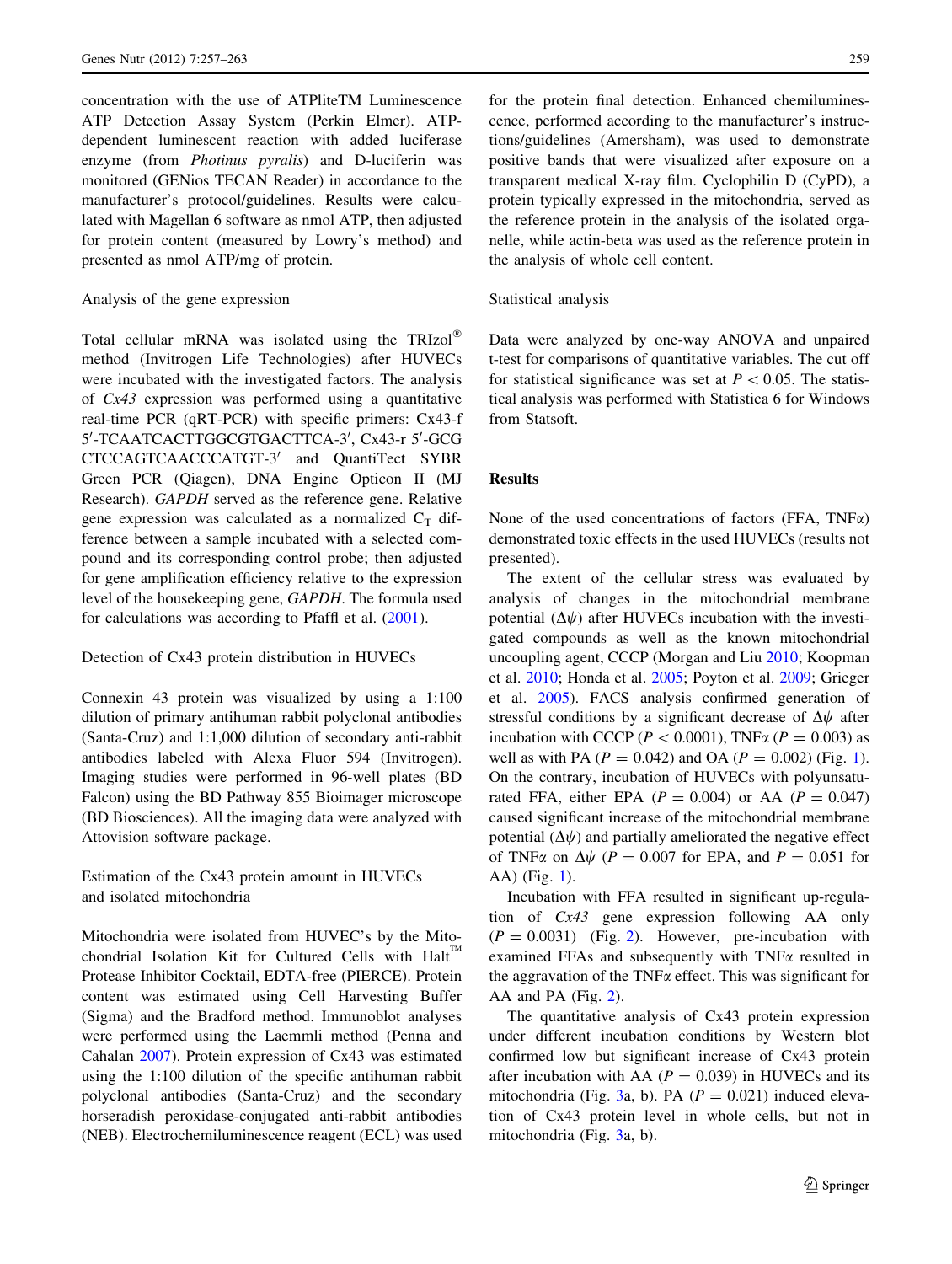<span id="page-3-0"></span>

Fig. 1 The FACS quantitative analysis of changes in the inner membrane mitochondrial potential in HUVECs after their incubation with FFAs with or without TNF $\alpha$ . Results are presented as ratios of red to green fluorescence signals from each sample that reflect mitochondrial metabolism following cells incubation with investigated factors, compared to the status of control sample (percent of control). AA 0 µM arachidonic acid, OA 30 µM oleic acid, EPA 30 μM eicosapentoenoic acid, PA 30 μM palmitic acid, TNF 5 ng/ml TNF $\alpha$ , Results are mean of 3 experiments done in triplicate,  $\pm$ SD.  $P < 0.05$  versus control, \*\*P $< 0.003$  versus control,  $^{#}P < 0.004$ versus control-TNF



Fig. 2 The quantitative (qRT-PCR) analysis of connexin 43 gene expression after 24 h-long incubation with investigated fatty acids or FFA and TNFa. Results are mean of 3 experiments done in triplicate,  $\pm$ SD;  $*P < 0.05$  versus control;  $*P < 0.05$  FFA versus FFA + TNF.  $C$  control, AA 10 µM arachidonic acid,  $OA$  30 µM oleic acid,  $EPA$ 30 µM eicosapentoenoic acid, PA 30 µM palmitic acid, TNF 5 ng/ml TN<sub>Fα</sub>

The elevation of Cx43 protein in HUVEC cytoplasm after their incubation with AA  $(P = 0.043)$ , OA  $(P = 0.027)$  and no effect of TNF $\alpha$  was also demonstrated by a quantitative analysis by fluorescence microscopy BD Pathway 855 Bioimager (Fig. [4](#page-4-0)). Incubation with FFAs followed by the addition of  $TNF\alpha$  resulted also in decrease of Cx43 protein, in particular after EPA ( $P = 0.046$ ) (Fig. [4](#page-4-0)).

Saturated PA significantly decreased ATP generation in HUVECs ( $P = 0.038$ ). A similar tendency was observed

after TNF $\alpha$  ( $P = 0.029$ ) (Fig. [5\)](#page-4-0). Preincubation with EPA significantly increased cellular ATP concentration and protected against the inhibitory effect of  $TNFx$  on  $ATP$ generation (Fig. [5](#page-4-0)a, b).

## **Discussion**

There is a growing interest in search for mechanisms that would explain cellular dysfunction characteristic for the metabolic syndrome. At the molecular level, such intracellular changes are mostly related to metabolic substrate overload, cellular apoptosis, but they are also connected to the activation of cellular protective mechanisms such as endoplasmic reticulum stress and/or mitochondrial increased ATP biosynthesis, induction of autophagy (Rodriguez-Sinovas et al. [2007](#page-6-0); Zhang [2010;](#page-6-0) Morgan and Liu [2010](#page-5-0)).

In our study, we observed in in vitro model, a decrease of the mitochondrial membrane potential  $(\Delta \psi)$  induced by TNF $\alpha$  as well as by nontoxic, physiological concentrations of nutritional PA and OA, which remains in agreement with other reports describing FFA and TNF $\alpha$  as potent cellular stressors, also in the endothelial cells (Morgan and Liu [2010;](#page-5-0) Grieger et al. [2005\)](#page-5-0). Our results indicated that the observed effects were fatty-acid specific (Shaw et al. [2007](#page-6-0)), since only polyunsaturated AA and EPA under the same conditions increased  $\Delta\psi$  and ameliorated the negative effect of TNFa.

The saturation-dependent effects of FFA on the endothelial cell functions are well known (Shaw et al. [2007](#page-6-0); Azekoshi et al. [2010](#page-5-0); Moreno [2009;](#page-5-0) Fuentez et al. [2001](#page-5-0)). Saturated fatty acids have been shown to cause endothelial dysfunction (Azekoshi et al. [2010\)](#page-5-0), monounsaturated fatty acids exert a neutral or modestly beneficial effect (Moreno [2009](#page-5-0)), while reported results of incubation with long-chain n-3 and n-6 polyunsaturated fatty acids give inconclusive results (Grieger et al. [2005](#page-5-0)). The effects of exogenous FFAs complexed with serum albumin appear to depend on several factors such as the type of FFA, duration of incubation, presence of pro-inflammatory cytokines (TNFa), ischemia, ROS, etc. (Shaw et al. [2007](#page-6-0)). Lipotoxicity observed in the endothelial cells is characteristic for obesity and micro- and macrovascular complications associated with metabolic syndrome and diabetes (Dahlman et al. [2006](#page-5-0)).

Our results confirm that selected PUFAs can moderate endothelial cell metabolism, in response to metabolic stress condition (Suematsu et al. [2003\)](#page-6-0). We also point out that incubation with the albumin-bound polyunsaturated FFA (AA and EPA) at so-called physiological concentrations, which are typically observed post-prandially in humans, is associated with beneficial elevation of the mitochondrial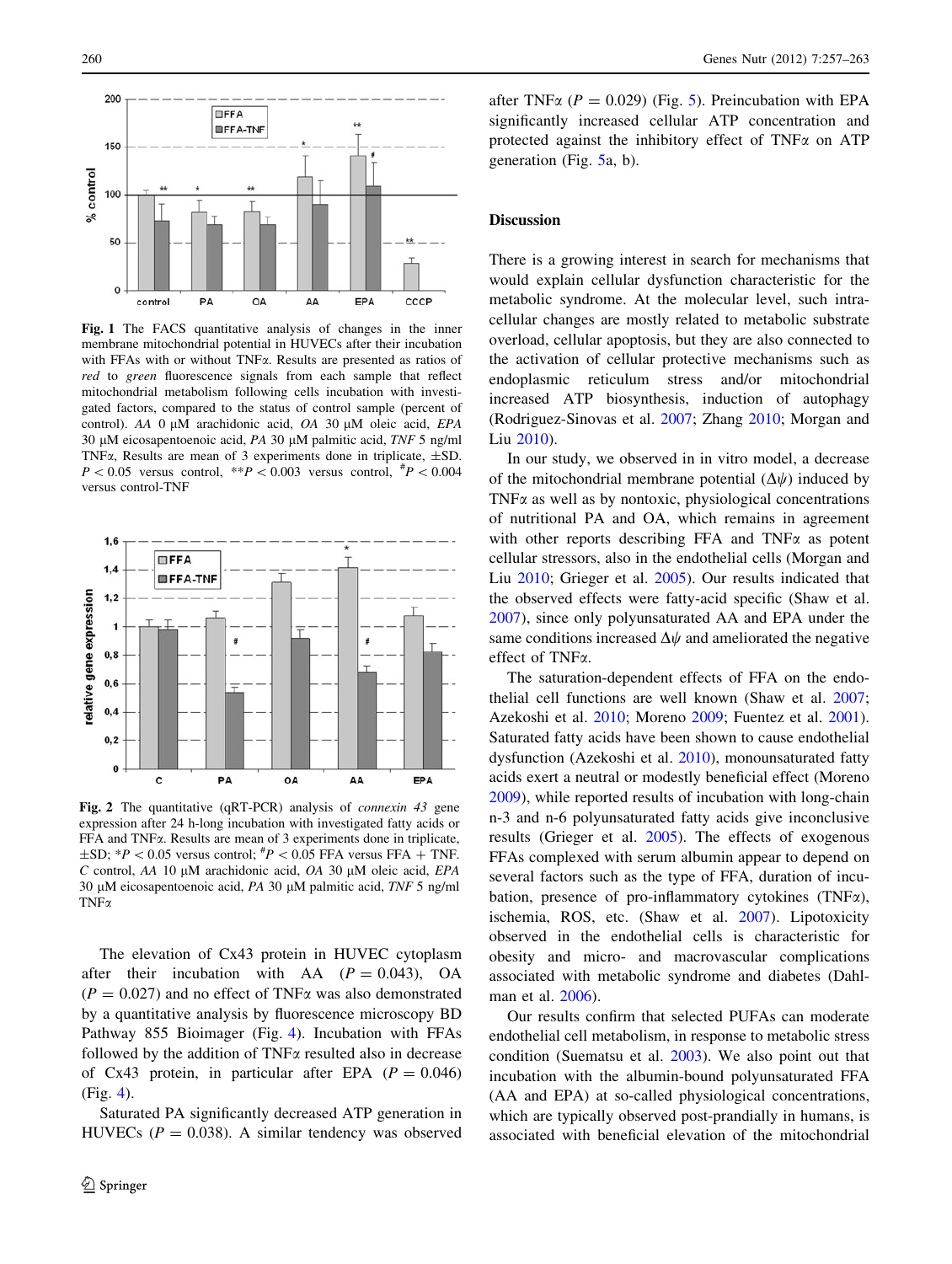<span id="page-4-0"></span>Fig. 3 The quantitative analysis of Western blot results of protein Cx43 concentration in HUVECs after their 24 h-long incubation with the investigated fatty acids. Presented results are mean of two experiments done in duplicate;  $*P < 0.05$ .  $C$  control, AA 10  $\mu$ M arachidonic acid, OA 30 µM oleic acid, EPA 30 µM eicosapentoenoic acid,  $PA$  30  $\mu$ M palmitic acid





Fig. 4 The quantitative analysis of Cx43 expression and Cx43 localization in HUVECs after incubation with FFAs with or without  $TNF\alpha$  as visualized in fluorescent imaging study. Results are mean of 4 experiments done in triplicate;  $*P < 0.05$  versus control  $*P < 0.05$ FFA versus FFA + TNF. C control, AA 10  $\mu$ M arachidonic acid, OA 30  $\mu$ M oleic acid, *EPA* 30  $\mu$ M eicosapentoenoic acid, *PA* 30  $\mu$ M palmitic acid, TNF 5 ng/ml TNF

membrane  $\Delta \psi$  confirming the protective effect of the polyunsaturated FFA on the endothelial function (Sutherland et al. [2010](#page-6-0); von Schacky [2006\)](#page-6-0). However, study also demonstrates that the observed  $\Delta\psi$  changes are not associated with the significant variability in ATP production (Korge et al. [2008\)](#page-5-0). Increased mitochondrial generation of ATP in in vitro model was found only in the presence of EPA, but not AA. That might be one of mechanisms of positive effect of PUFAs on endothelial cells metabolism.

The observed changes in Cx43, the gap-junction protein, expression may also contribute to the cellular protection (Hutnik et al. [2008\)](#page-5-0). Our previous results have shown that the CpG island methylation of Cx43 gene promoter contribute in the regulation of  $Cx43$  expression, in HUVEC, by selected nutrients (Kiec-Wilk et al. [2011](#page-5-0)). We demonstrated that most of the investigated fatty acids up-regulated Cx43 gene expression in HUVECs, out of which AA-induced changes reached statistical significance. Analyses of the Cx43 protein concentration in the whole cells seemed to be closely related to the used FFA, since saturated PA increased the Cx43 protein content in mitochondria. Our observations appear to verify a previous



Fig. 5 Intracellular concentration of ATP in HUVECs exposed for 24 h to different FFAs (with or without TNF $\alpha$  for 4 h at the end). Data are expressed as mean of 8 experiments  $+SD$  (a) or as the % of

control (b).  $*P < 0.05$  versus control, untreated cells. C control, AA 10  $\mu$ M arachidonic acid, OA 30  $\mu$ M oleic acid, EPA 30  $\mu$ M eicosapentoenoic acid, PA 30 µM palmitic acid, TNF 5 ng/ml TNF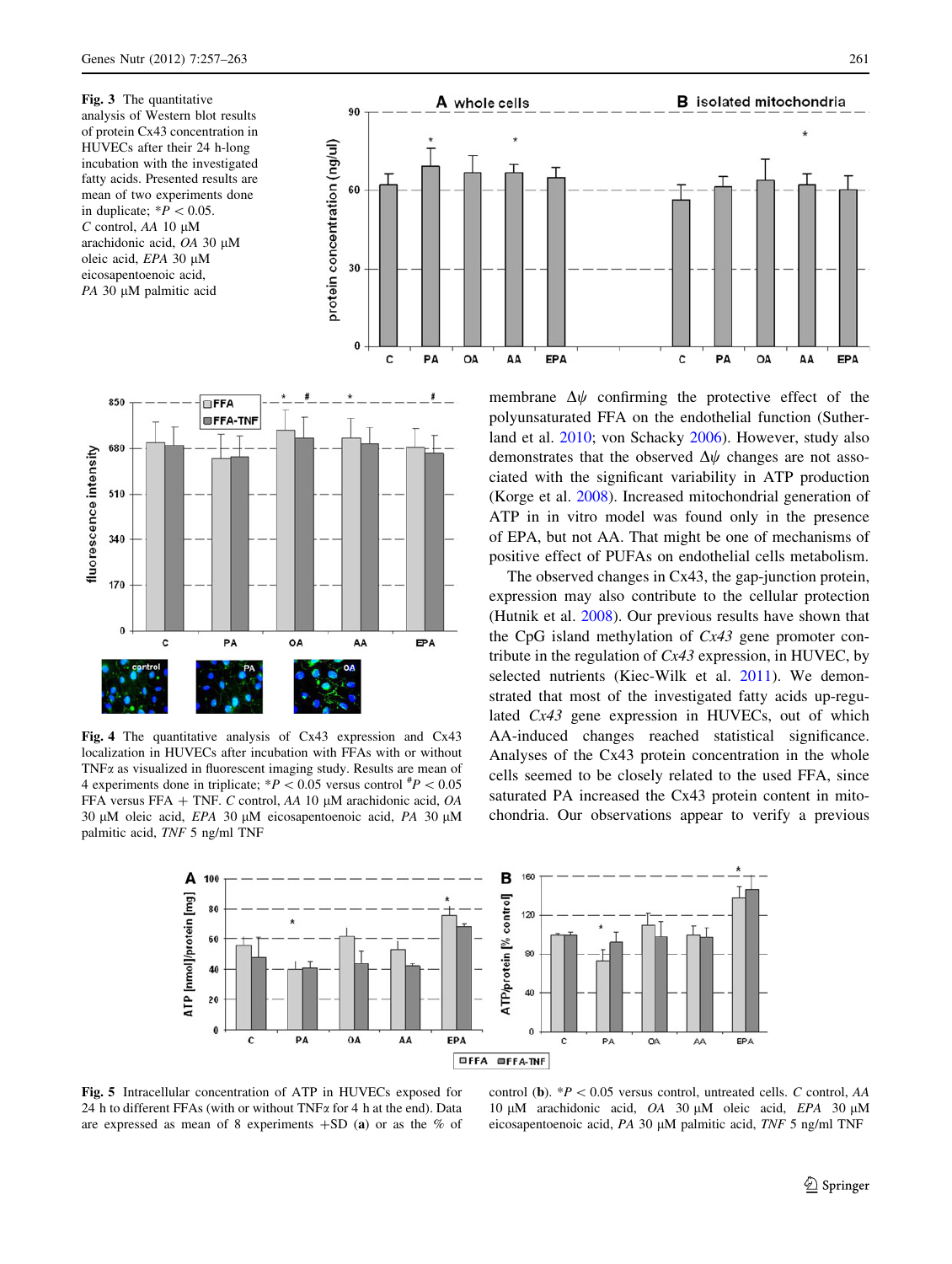<span id="page-5-0"></span>report that demonstrated the Cx43 over-expression and its increased translocation into the mitochondria in the endothelial cells under stress conditions (Li et al. 2002). On the other hand, a correlation between decreased Cx43 gene and protein expressions and ER stress in the cell has already been reported (Huang et al. 2009).

Overall, our study demonstrates that different FFAs may exert a variety of specific effects on the expression of this GJ gene and protein in TNFa stressed HUVECs. Incubation of the endothelial cells with one of the two fatty acids, AA or EPA at low, nontoxic concentrations resulted in a significant up-regulation of  $Cx43$  gene expression as well as elevation of Cx43 protein content (confirmed by Western blot and confocal microscopy) in not stressed HUVECs. It is interesting to note that Cx43 was increased parallel to the significant rise in the mitochondrial membrane  $\Delta \psi$  by AA and EPA.

The up-regulation of Cx43 was suggested to improve intercellular transport and normalize mitochondrial function (Schwanke et al. [2002](#page-6-0); Rodriguez-Sinovas et al. [2007](#page-6-0)). Thus, we believe that enhancement of the mitochondrial function  $(\Delta \psi)$  in HUVECs after their incubation with the selected, polyunsaturated FFAs promotes cellular trafficking and may involve Cx-mediated modification of GJ function (Rodriguez-Sinovas et al. [2007](#page-6-0)). One should notice that the positive effect of selected FFAs seems to be inhibited and in some cases inverted in stress conditions (incubation with  $TNF\alpha$ ).

The fatty acid-specific induction of changes in Cx43 expression and protein concentration as well as the normalization of  $\Delta\psi$  and increase of ATP generation seem to be the separate, independent mechanisms of FFA-mediated modulatory effect in the human endothelial cells pathology.

Acknowledgments The authors would like to thank Msc Magalena Mikolajczyk and Msc Agnieszka Sliwa for excellent technical support in gathering the presented results. Project supported by the seventh framework integrated program of EU- "LipidomicNet" No 202272.

Open Access This article is distributed under the terms of the Creative Commons Attribution Noncommercial License which permits any noncommercial use, distribution, and reproduction in any medium, provided the original author(s) and source are credited.

#### References

- Alex J, Cale ARJ, Griffin SC et al (2005) Connexins: the basis of functional coupling of myocytes guvendik. J Clin Basic Cardiol 8:19–22
- Autsavapromporn N, de Toledo SM, Little JB, Jay-Gerin JP, Harris AL, Azzam EI (2011) The role of gap junction communication and oxidative stress in the propagation of toxic effects among high-dose a-particle-irradiated human cells. Radiat Res 175:347–357
- Azekoshi Y, Yasu T, Watanabe S, Tagawa T, Abe S, Yamakawa K, Uehara Y, Momomura S, Urata H, Ueda S (2010) Free fatty acid

causes leukocyte activation and resultant endothelial dysfunction through enhanced angiotensin II production in mononuclear and polymorphonuclear cells. Hypertension 56:136–142

- Brisset AC, Isakson BE, Kwak BR (2009) Connexins in vascular physiology and pathology. Antioxid Redox Signal 11:267–282
- Dahlman I, Forsgren M, Sjorgen A, Nordstrom EA, Kaaman M, Naslund E, Atterstand A, Arner P (2006) Down-regulation of electron transport chain genes in visceral adipose tissue in type 2 diabetes in dependent of obesity and possibly involving tumor necrosis factor a. Diabetes 55:1792–1799
- Fuentez F, Lopez-Miranda J, Sanchez E, Sanchez F, Paez J, Paz-Rojas E, Marin C, Gomez P, Jimenes-Pereperwz J, Ordovas J, Perez-Jimenez F (2001) Mediterranean and low fat diets improve endothelial function in hypercholestetolemic diet. Ann Intern Med 134:1115–1119
- Grieger J, Keogh J, Noakes M, Foster P, Clifton P (2005) The effect of dietary saturated fat on endothelial function. Arterioscler Thromb Vasc Biol 25:1274–1279
- Gwinn MR, Vallyathan V (2006) Respiratory burst: role in signal transduction in alveolar macrophages. J Toxicol Environ Health B Crit Rev 9:27–39
- Honda HM, Korge P, Weiss JN (2005) Mitochondria and ischemia/ reperfusion injury. Ann NY Acad Sci 1047:248–258
- Huang T, Wan Y, Zhu Y, Fang X, Hiramatsu N, Hayakawa K, Paton AW, Paton JC, Kitamura M, Yao J (2009) Downregulation of gap junction expression and function by endoplasmic reticulum stress. J Cell Biochem 107:973–983
- Hutnik CM, Pocrnich CE, Liu H, Laird DW, Shao Q (2008) The protective effect of functional connexin43 channels on a human epithelial cell line exposed to oxidative stress. Invest Ophthalmol Vis Sci 49:800–806
- Jaffe EA, Nachman RL, Becker CG, Minick CR (1973) Culture of human endothelial cells derived from umbilical veins: identification by morphologic and immunologic criteria. J Clin Invest 52:2745–2756
- Kiec-Wilk B, Sliwa A, Mikolajczyk M, Malecki MT, Mathers JC (2011) The CpG island methylation regulated expression of endothelial pro-angiogenic genes in response to  $\beta$ -carotene and arachidonic acid. Nutr Cancer [Epub ahead of print]
- Kiec-Wilk B, Polus A, Grzybowska J, Mikolajczyk M, Hartwich J, Pryjma J, Skrzeczynska J, Dembinska-Kiec A (2005) Betacarotene stimulates chemotaxis of human endothelial progenitor cells. Clin Chem Lab Med 43:488–498
- Koopman WJ, Nijtmans LG, Dieteren CE, Roestenberg P, Valsecchi F, Smeitink JA, Willems PH (2010) Mammalian mitochondrial complex I: biogenesis, regulation, and reactive oxygen species generation. Antioxid Redox Signal 15(12):1431–1470
- Korge P, Honda HM, Weiss JN (2008) Effects of fatty acids in isolated mitochondria: implications for ischemic injury and cardioprotection. Am J Physiol Heart Circ Physiol 285:H259
- Li H, Brodsky S et al (2002) Paradoxical overexpresion and translocation of connexin 43 in homocysteine-treated endothelial cells. Am J Physiol Heart Circ Physiol 282:2124–2133
- Liu CL, Huang YS, Hosokawa M, Miyashita K, Hu ML (2009) Inhibition of proliferation of a hepatoma cell line by fucoxanthin in relation to cell cycle arrest and enhanced gap junctional intercellular communication. Chem Biol Interact 182(2–3): 165–172
- Moreno JJ (2009) Differential effects of arachidonic and eicosapentaenoic Acid-derived eicosanoids on polymorphonuclear transmigration across endothelial cell cultures. J Pharmacol Exp Ther 331:1111–1117
- Morgan MJ, Liu ZG (2010) Reactive oxygen species in TNFalphainduced signaling and cell death. Mol Cells 30:1–12
- Mroue RM, El-Sabban ME, Talhouk RS (2011) Connexins and the gap in context. Integr Biol (Camb) 3:255–266